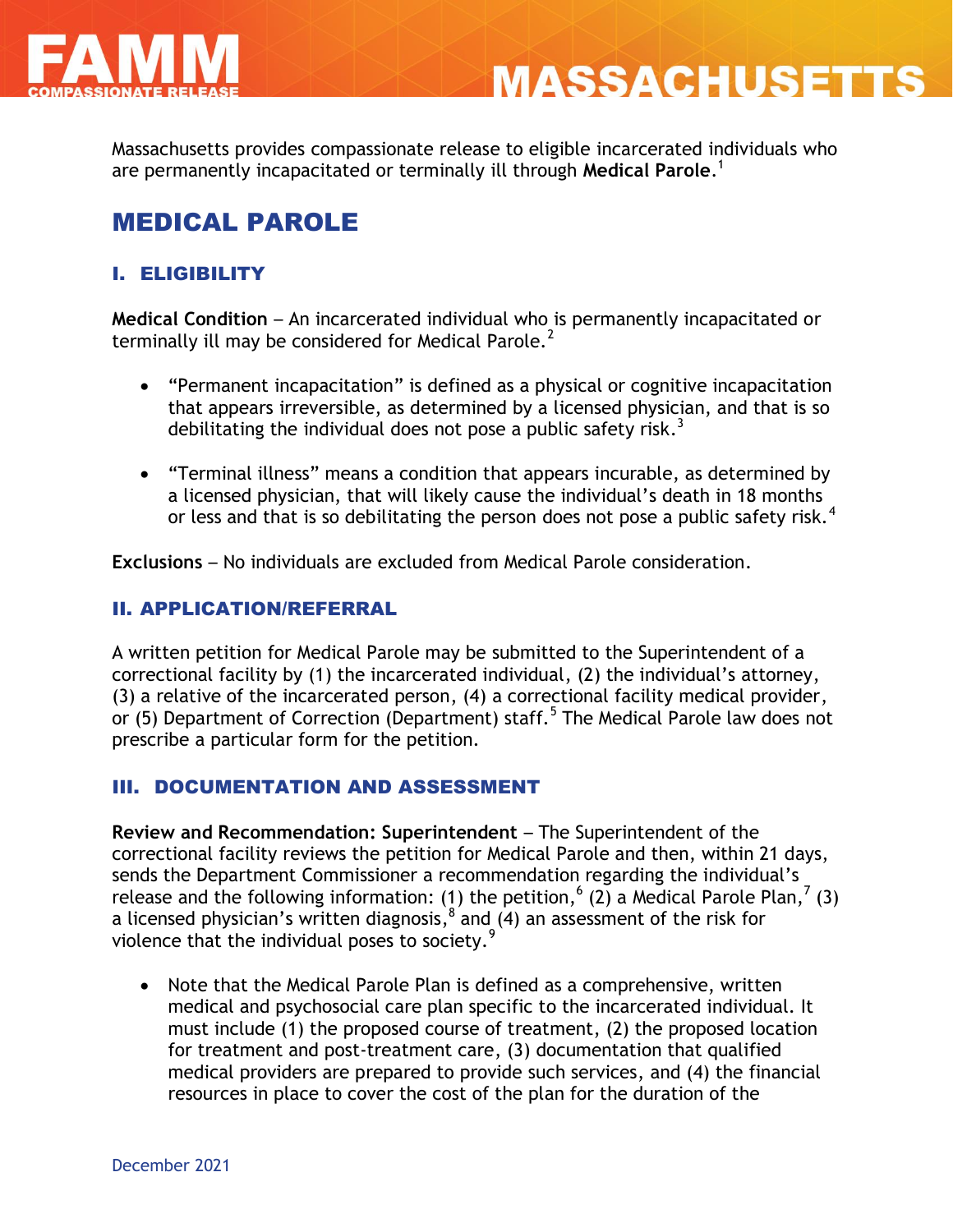individual's Medical Parole (e.g., Medicare, Medicaid, or commercial insurance). $10$ 

## IV. DECISION-MAKING PROCESS

**Decision-Maker** – The Commissioner of the Department of Corrections makes the final decision whether to grant Medical Parole.<sup>11</sup>

**Notice** – After receiving the petition and recommendation from the Superintendent, the Commissioner sends a notice that the incarcerated person is being considered for Medical Parole to (1) the incarcerated individual;<sup>12</sup> (2) the person who petitioned for Medical Parole on the incarcerated individual's behalf, if applicable;<sup>13</sup> (3) the district attorney for the jurisdiction where the offense resulting in the individual being incarcerated occurred;<sup>14</sup> and (4) if applicable, the victim or victim's family.<sup>15</sup> The parties who receive the written notice have an opportunity to provide the Commissioner with written statements.<sup>16</sup>

**Hearings** – If an individual petitioning for Medical Parole is serving a sentence for premeditated murder or other specified crimes, the district attorney or victim's family may request a hearing.<sup>17</sup> Otherwise, a hearing is not held.

**Decision** – The Commissioner must issue a written decision within 45 days after receiving the petition for Medical Parole, and it must include the reasons for the  $derision<sup>18</sup>$ 

- The Commissioner will release the individual on Medical Parole if there is a determination that the individual's terminal illness or permanent incapacitation is such that (1) if released the person will "live and remain at liberty" without violating the law and (2) release will not be incompatible with the welfare of society.<sup>19</sup>
- At least 24 hours before the date of the individual's release on Medical Parole, the Commissioner must provide written notice of the release, including the terms and conditions of the individual's release, to: (1) the appropriate district attorney; (2) the Massachusetts State Police; (3) the police department in the city or town where the individual is going to reside; and (4) if applicable, the victim or victim's family. $^{20}$

**Conditions** – The Parole Board is responsible for setting the Medical Parole terms and conditions, which will apply through the date on which the individual's sentence expires.<sup>21</sup> Note that the Parole Board can revise or amend the terms and conditions of the person's Medical Parole at any time. $^{22}$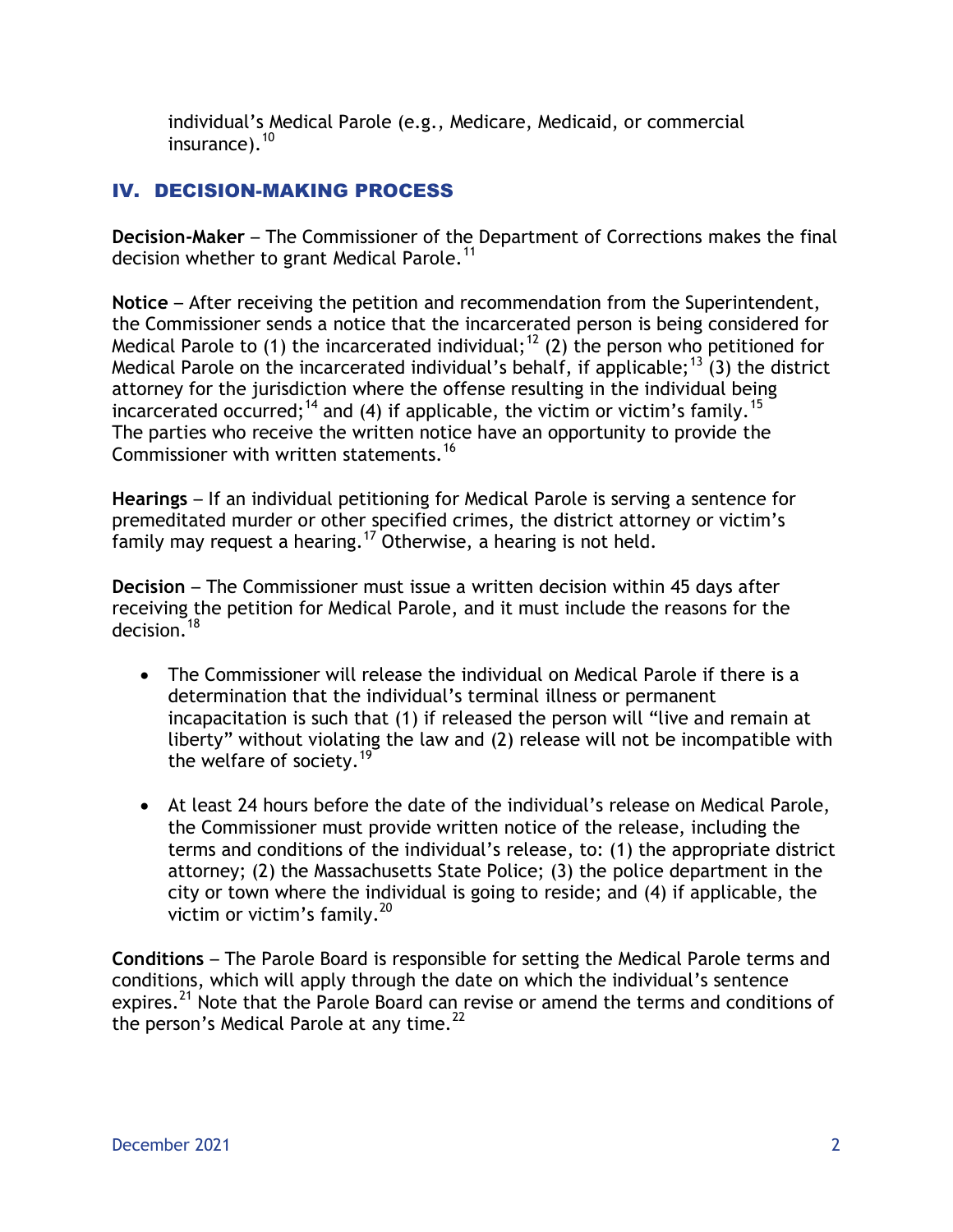### V. POST-DECISION

**Denials and Appeal Rights** – An individual who disagrees with a decision denying Medical Parole may petition for judicial review.<sup>23</sup> There is no internal Department appeals process. Note that a Superintendent who disagrees with a decision granting Medical Parole may also petition the court for relief.<sup>24</sup>

 A decision by the court affirming or reversing the Commissioner's decision on Medical Parole does not affect an individual's eligibility for Medical Parole in the future or any other form of release permitted by Massachusetts law.<sup>25</sup>

**Supervision** – Individuals released on Medical Parole are under the Parole Board's jurisdiction and supervision.<sup>26</sup>

**Termination/Revocation** – A parole officer will arrest an individual and require an appearance before the Board for a hearing if (1) there is credible information that the individual has failed to comply with any of the Medical Parole conditions, or (2) the terminal illness or permanent incapacitation has improved to the extent that the individual is no longer eligible for Medical Parole.<sup>27</sup>

- If the Board determines that the individual violated a condition of Medical Parole or that the medical condition has improved to the point that the medical eligibility criteria are no longer met, the person must resume serving the balance of the original sentence.<sup>28</sup> Credit will be given for the portion of the individual's Medical Parole that was served in compliance with all conditions.<sup>29</sup>
- Note that the revocation of an individual's Medical Parole due to a change in the medical condition does not preclude eligibility for Medical Parole in the future or for another form of release permitted by Massachusetts law.<sup>30</sup>

#### VI. REPORTING/STATISTICS

The Medical Parole law requires the Department Commissioner and the Secretary of the Executive Office of Public Safety and Security to file an annual report with the clerks of the state Senate and House of Representatives, the Senate and House Committees on Ways and Means, and the Joint Committee on the Judiciary. The report must include the following information: $31$ 

- The number of individuals who applied for Medical Parole and the race and ethnicity of each applicant;
- The number of individuals granted Medical Parole and the race and ethnicity of each;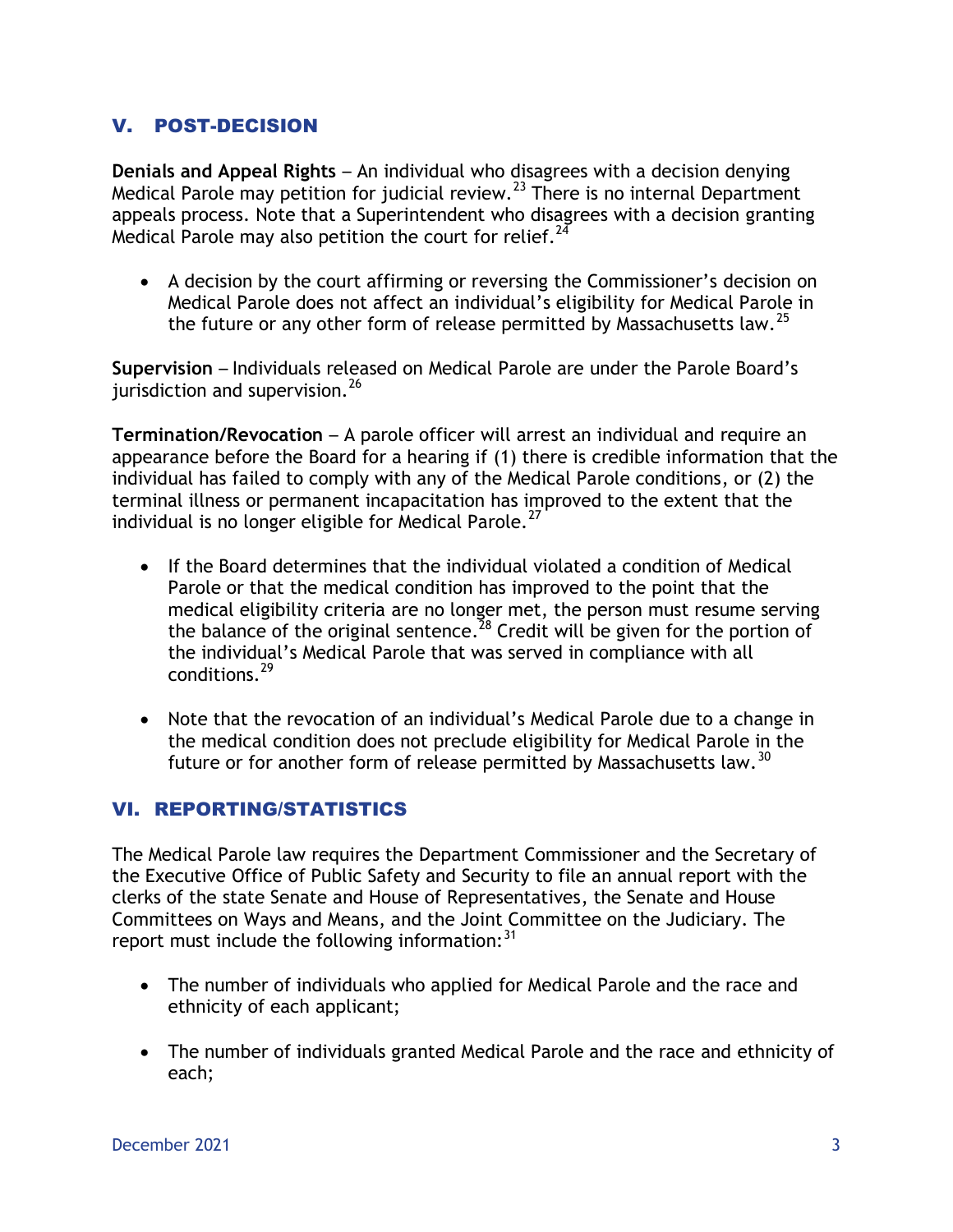- The nature of the illness of each applicant for Medical Parole;
- The counties to which the individuals have been released;
- The number of individuals denied Medical Parole, the reason for the denials, and the race and ethnicity of each;
- The number of people who have petitioned for Medical Parole more than once;
- The number of people released who have been returned to Department custody and the reason for each individual's return; and
- The number of appeal petitions.

In 2019, the first year after the law was enacted, the Parole Board released only three individuals on Medical Parole.<sup>32</sup> In 2020, the number of releases increased significantly, and the Board released 31 individuals on Medical Parole.<sup>33</sup>

# MASSACHUSETTS COMPASSIONATE RELEASE PRIMARY LEGAL SOURCES

### MEDICAL PAROLE

#### **Statute**

Massachusetts General Laws, Chapter 127, § 119A (2021), available through the General Court of the Commonwealth of Massachusetts,

https://malegislature.gov/Laws/GeneralLaws/PartI/TitleXVIII/Chapter127/Section119A.

**Additional Information: Court Cases and Regulations**

For information on the 2019 Medical Parole regulations, the Massachusetts Supreme Court ruling that invalidated several of those regulations, the 2020 proposed Medical Parole regulations (which, as of December 1, 2021, have not been formally adopted), and subsequent appellate litigation, see the following articles:

- Shira Schoenberg, "SJC to Correction Officials: Act Faster on Medical Parole," *Commonwealth* (May 19, 2021), [https://commonwealthmagazine.org/criminal-justice/sjc-to-correction](https://commonwealthmagazine.org/criminal-justice/sjc-to-correction-officials-act-faster-on-medical-parole/)[officials-act-faster-on-medical-parole/;](https://commonwealthmagazine.org/criminal-justice/sjc-to-correction-officials-act-faster-on-medical-parole/) and
- Jessica Conklin, "The Brief but Complicated Life of the Medical Parole Statute," *Boston Bar Journal* (Nov. 18, 2020), [https://bostonbarjournal.com/2020/11/18/the-brief-but](https://bostonbarjournal.com/2020/11/18/the-brief-but-complicated-life-of-the-medical-parole-statute/)[complicated-life-of-the-medical-parole-statute/.](https://bostonbarjournal.com/2020/11/18/the-brief-but-complicated-life-of-the-medical-parole-statute/)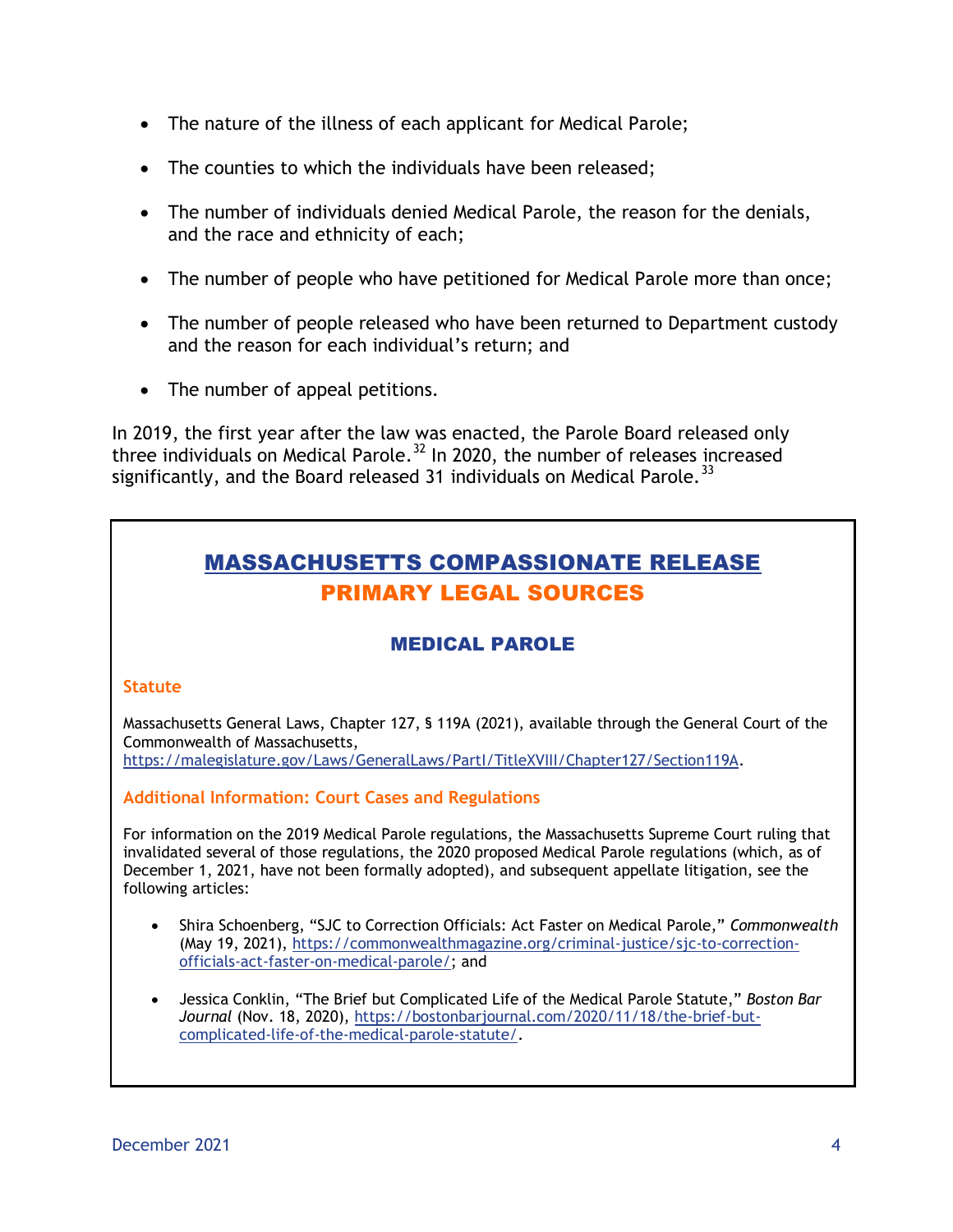# NOTES

\* *Id. means see prior note.*

 $1$  Mass. Gen. Laws ch. 127, § 119A. Note that despite the fact the statute directs the Department of Corrections to promulgate regulations, legal challenges have delayed final rulemaking. For more information, see Shira Schoenberg, "SJC to Correction Officials: Act Faster on Medical Parole," *Commonwealth* (May 19, 2021), [https://commonwealthmagazine.org/criminal-justice/sjc-to](https://commonwealthmagazine.org/criminal-justice/sjc-to-correction-officials-act-faster-on-medical-parole/)[correction-officials-act-faster-on-medical-parole/](https://commonwealthmagazine.org/criminal-justice/sjc-to-correction-officials-act-faster-on-medical-parole/), and Jessica Conklin, "The Brief But Complicated Life of the Medical Parole Statute," *Boston Bar Journal* (Nov. 18, 2020), [https://bostonbarjournal.com/2020/11/18/the-brief-but-complicated-life-of-the-medical-parole](https://bostonbarjournal.com/2020/11/18/the-brief-but-complicated-life-of-the-medical-parole-statute/)[statute/.](https://bostonbarjournal.com/2020/11/18/the-brief-but-complicated-life-of-the-medical-parole-statute/)  $<sup>2</sup>$  Mass. Gen. Laws ch. 127, § 119A (b).</sup>  $3$  ld. at (a).  $<sup>4</sup>$  Id.</sup>  $5$  ld. at (c) (1).  $^6$  Id.  $<sup>7</sup>$  Id.</sup>  $8$  Id., referencing Mass. Gen. Laws ch. 112, § 2.  $^9$  Id.  $10$  Id. at (a).  $<sup>11</sup>$  Id. at (e).</sup>  $12$  Id. at (c) (2).  $13$  Id.  $14$  Id. <sup>15</sup> Id., referencing Mass. Gen. Laws ch. 258B.  $16$  Id. <sup>17</sup> Id., referencing Mass. Gen. Laws ch. 265, § 1.  $18$  Id. at (e).

 $19$  Id. Note that the law does not provide any guidance on evaluating an individual's ability to live at liberty without violating the law or circumstances that might make the person's release incompatible with the welfare of society.

<sup>20</sup> Id., referencing Mass. Gen. Laws ch. 258B.